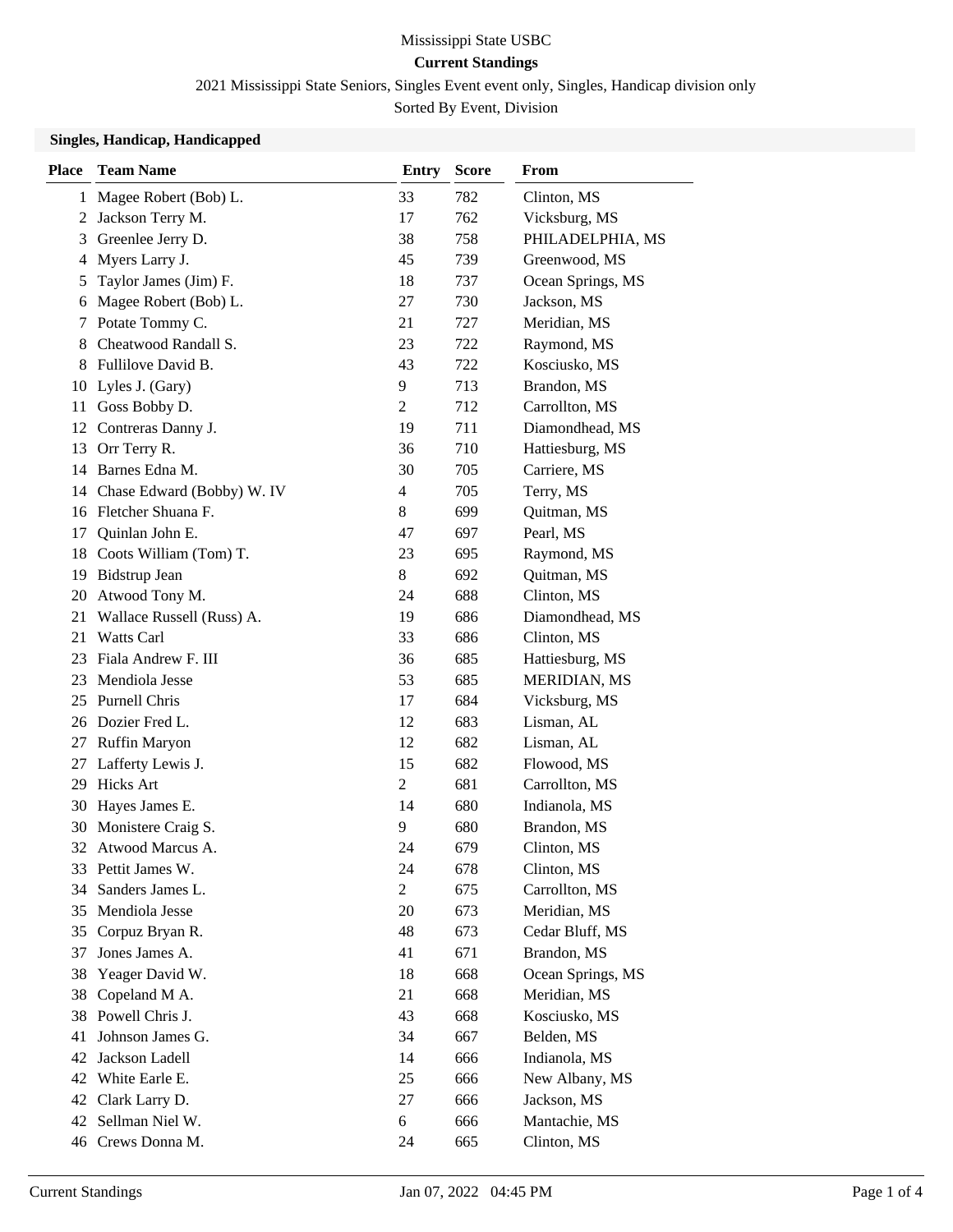2021 Mississippi State Seniors, Singles Event event only, Singles, Handicap division only Sorted By Event, Division

#### **Singles, Handicap, Handicapped**

| <b>Place</b> | <b>Team Name</b>           | <b>Entry</b> | <b>Score</b> | From              |
|--------------|----------------------------|--------------|--------------|-------------------|
| 47           | Farmer Keith               | 40           | 662          | Florence, MS      |
| 47           | Copeland M A.              | 22           | 662          | Meridian, MS      |
| 49           | <b>Banks Paul</b>          | 14           | 660          | Indianola, MS     |
| 49           | Brooks Betty J.            | 29           | 660          | Rienzi, MS        |
| 51           | Smith Gregory L.           | 18           | 659          | Ocean Springs, MS |
| 51           | Long Bobby L.              | 5            | 659          | Hattiesburg, MS   |
| 53           | Carter Johnny E.           | 27           | 657          | Jackson, MS       |
|              | 54 Field Mark E.           | 26           | 656          | Purvis, MS        |
| 55           | White Carl D.              | 25           | 655          | New Albany, MS    |
| 55           | Monistere Craig S.         | 9            | 655          | Brandon, MS       |
| 57           | Dismuke Diane              | 15           | 653          | Flowood, MS       |
| 57           | Johnston Robert A.         | 16           | 653          | Starkville, MS    |
| 59           | Strange Jackie G.          | 17           | 652          | Vicksburg, MS     |
| 60           | McMillan Teresa A.         | 15           | 651          | Flowood, MS       |
| 60           | Land Thad L.               | 40           | 651          | Florence, MS      |
| 62           | Sanders Pam                | 1            | 650          | Carrollton, MS    |
| 63           | Jennings Mark              | 2            | 649          | Carrollton, MS    |
| 64           | <b>Martin Stanley</b>      | 27           | 648          | Jackson, MS       |
| 65           | <b>Brooks Bud</b>          | 29           | 646          | Rienzi, MS        |
| 65           | Clayton Andrew D.          | 22           | 646          | Meridian, MS      |
| 67           | Pabanz Brian               | 34           | 645          | Belden, MS        |
| 68           | Brooks Royce L.            | 6            | 643          | Mantachie, MS     |
| 69           | Pleasant Stanley E.        | 47           | 642          | Pearl, MS         |
| 69           | Jefferson Bob              | 52           | 642          | Ridgeland, MS     |
| 71           | Edwards Jesse P.           | 51           | 641          | Purvis, MS        |
| 71           | Burchfield Wanda F.        | 1            | 641          | Carrollton, MS    |
| 73           | McGhee Silas               | 31           | 639          | Water Valley, MS  |
| 73           | Michel Dina B.             | 30           | 639          | Carriere, MS      |
| 75           | Tennison Steven A.         | 16           | 637          | Starkville, MS    |
| 75           | Land Thad L.               | 27           | 637          | Jackson, MS       |
| 77           | Jefferson Bob              | 52           | 636          | Ridgeland, MS     |
| 78           | <b>Walker Frank</b>        | 14           | 635          | Indianola, MS     |
|              | 78 Land Thad L.            | 33           | 635          | Clinton, MS       |
| 78           | Sistrunk Richard           | 7            | 635          | Quitman, MS       |
| 81           | Farmer Keith               | 27           | 634          | Jackson, MS       |
| 81           | Satcher Bonnie             | 8            | 634          | Quitman, MS       |
| 83           | Michel Dina B.             | 13           | 633          | Carriere, MS      |
| 84           | Monistere Sam C.           | 9            | 632          | Brandon, MS       |
| 85           | King Dewayne               | 42           | 631          | CARTHAGE, MS      |
| 85           | Priester Billy L.          | 53           | 631          | MERIDIAN, MS      |
| 87           | Lynch Debra M.             | 23           | 630          | Raymond, MS       |
| 88           | Parent Kenneth A. Jr       | 32           | 629          | Long Beach, MS    |
| 89           | Grimes James (Lanny) L. Sr | 10           | 628          | Pearl, MS         |
|              | 90 White Barbara           | 25           | 626          | New Albany, MS    |
| 91           | Lovell Phillip R.          | 16           | 625          | Starkville, MS    |
|              | 92 Potash Rick B.          | 11           | 624          | Aberdeen, MS      |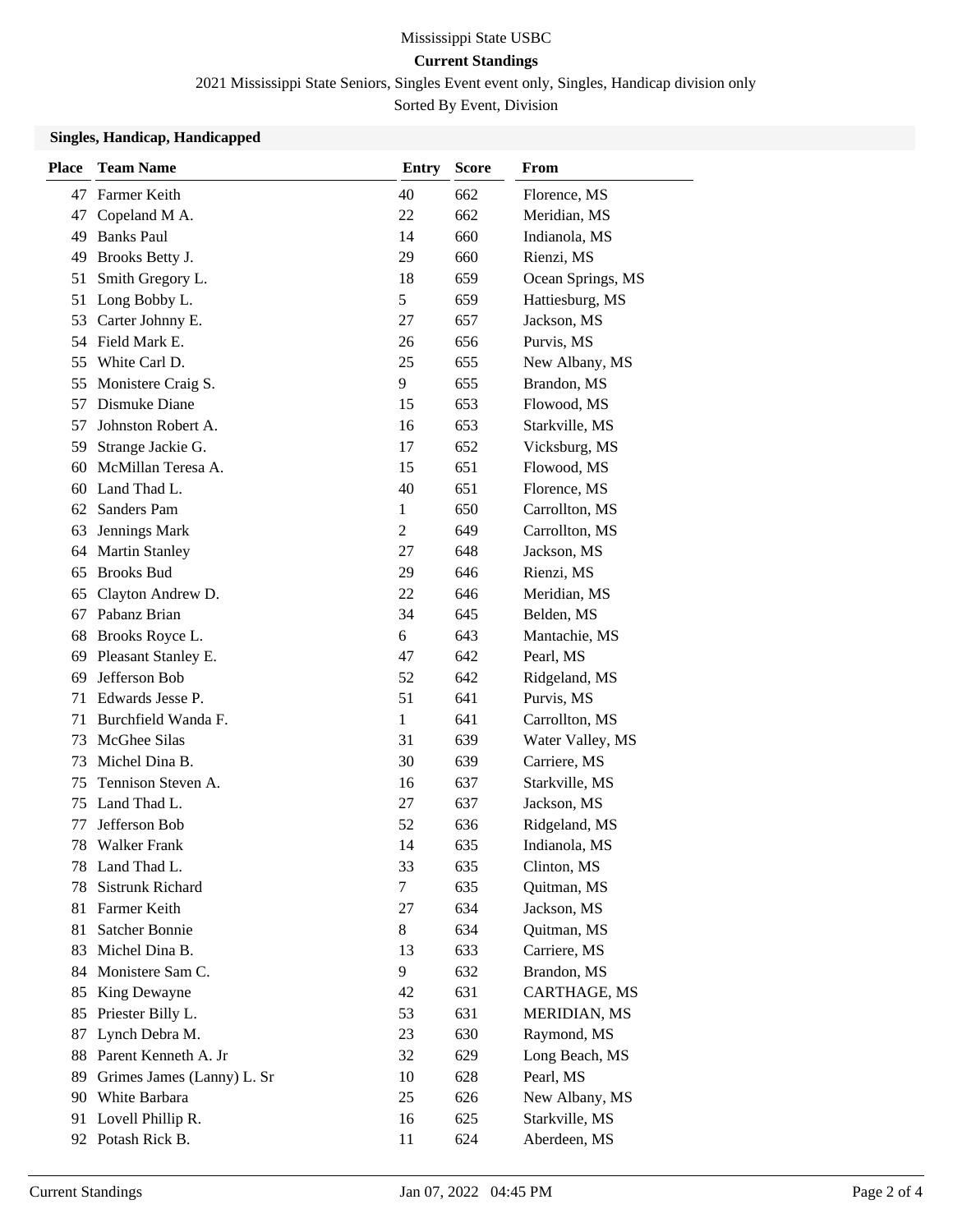2021 Mississippi State Seniors, Singles Event event only, Singles, Handicap division only Sorted By Event, Division

#### **Singles, Handicap, Handicapped**

| <b>Place</b> | <b>Team Name</b>           | <b>Entry</b>   | <b>Score</b> | From             |
|--------------|----------------------------|----------------|--------------|------------------|
|              | 92 Powers Steven D.        | 31             | 624          | Water Valley, MS |
| 92           | Myers Deborah              | 48             | 624          | Cedar Bluff, MS  |
| 95           | McDaniel Tracy G.          | 29             | 622          | Rienzi, MS       |
| 95           | McGaughy James             | 34             | 622          | Belden, MS       |
| 95           | Johnson David E.           | 51             | 622          | Purvis, MS       |
| 98           | Tompkins Gregory K.        | 44             | 620          | Starkville, MS   |
| 98           | Pringle Victor W.          | 52             | 620          | Ridgeland, MS    |
| 98           | Akins Williiams H.         | 3              | 620          | Water Valley, MS |
| 101          | <b>Smart Toady</b>         | 29             | 618          | Rienzi, MS       |
| 102          | Morris Iris J.             | 30             | 617          | Carriere, MS     |
|              | 102 Edwards Jesse P.       | 51             | 617          | Purvis, MS       |
|              | 104 Shannon Carl           | 21             | 612          | Meridian, MS     |
|              | 104 Blount Joey            | 38             | 612          | PHILADELPHIA, MS |
|              | 106 Wilcher Paul           | 42             | 611          | CARTHAGE, MS     |
| 107          | Carter Johnny E.           | 27             | 610          | Jackson, MS      |
| 108          | Enterkin Mark              | $\tau$         | 608          | Quitman, MS      |
| 109          | Townsend Carolyn D.        | 23             | 603          | Raymond, MS      |
| 110          | Taylor Mary A.             | 11             | 602          | Aberdeen, MS     |
| 110          | Pittman Albert J.          | 47             | 602          | Pearl, MS        |
|              | 110 Carter Johnny E.       | 27             | 602          | Jackson, MS      |
| 113          | Ellis David W. Jr          | 27             | 601          | Jackson, MS      |
| 113          | Vanderford Darrell W.      | 3              | 601          | Water Valley, MS |
|              | 115 Pringle Victor W.      | 39             | 600          | Byram, MS        |
| 116          | Johnston Richard A.        | 16             | 598          | Starkville, MS   |
|              | 116 Williams Anthony F. Sr | 27             | 598          | Jackson, MS      |
| 118          | Dendy Jackie L.            | 15             | 597          | Flowood, MS      |
| 119          | <b>Watts Carl</b>          | 27             | 596          | Jackson, MS      |
|              | 120 Lewis Kenyarder Sr     | 27             | 594          | Jackson, MS      |
| 120          | <b>Taylor Bonnie</b>       | $\mathbf{1}$   | 594          | Carrollton, MS   |
|              | 122 Michel Robert C.       | 30             | 592          | Carriere, MS     |
| 122          | Jefferson Cherie           | 52             | 592          | Ridgeland, MS    |
| 124          | Whitted Willie             | 12             | 590          | Lisman, AL       |
|              | 124 Atwood Tony M.         | $\overline{4}$ | 590          | Terry, MS        |
| 126          | Srinual Pisan              | 19             | 589          | Diamondhead, MS  |
| 126          | Titus Maximillian J.       | 32             | 589          | Long Beach, MS   |
|              | 126 Martin Stanley         | 27             | 589          | Jackson, MS      |
|              | 129 Lowe Josie A.          | 30             | 588          | Carriere, MS     |
| 129          | Wood Johnny R.             | 3              | 588          | Water Valley, MS |
| 131          | Willingham Frank           | 12             | 587          | Lisman, AL       |
| 132          | Rogers Robert R.           | 35             | 586          | York, AL         |
| 133          | Corpuz Bryan R.            | 44             | 584          | Starkville, MS   |
| 133          | Robertson Michael D.       | 49             | 584          | Steens, MS       |
| 135          | Taylor Kevin M.            | 11             | 579          | Aberdeen, MS     |
| 135          | Box Bobby L.               | 49             | 579          | Steens, MS       |
| 137          | Gray Chuck O.              | 20             | 577          | Meridian, MS     |
| 137          | Macko Willie H.            | 5              | 577          | Hattiesburg, MS  |